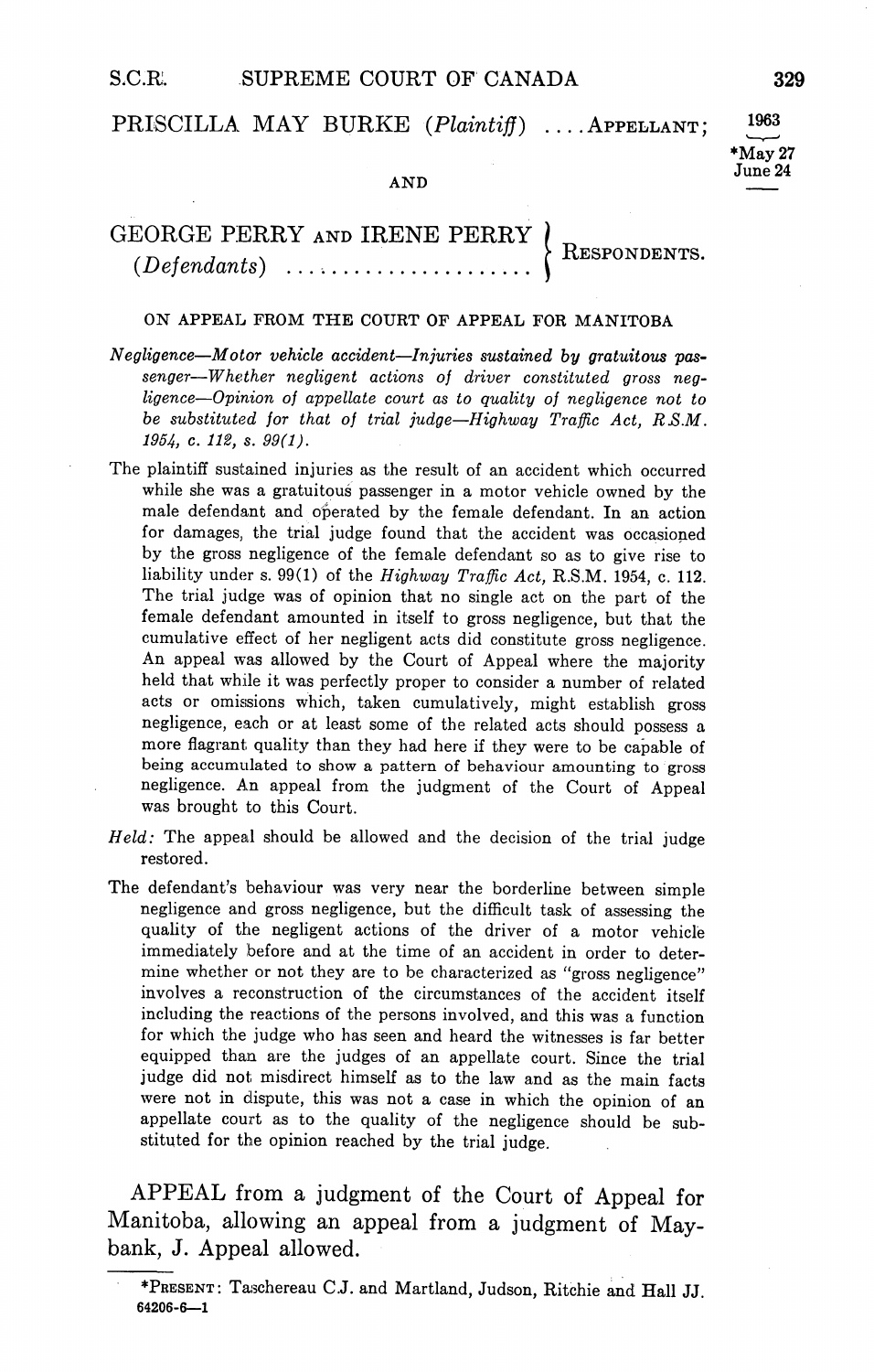1963 BURKE  $v_{\cdot}$ PERRY PERRY

 $B \subset R$ . *Brock*, for the plaintiff, appellant.

 $C. R. Hubbard, for the defendants, respondents.$ 

AND The judgment of the Court was delivered by

RITCHIE J.:—This is an appeal from a judgment of the Court of Appeal of Manitoba (Freedman and Schultz JJ.A. dissenting) setting aside the judgment of Mr. Justice Maybank at the trial of the action whereby he had awarded dam ages in the amount of \$7880.90 to the appellant in respect of injuries sustained by her as the result of an accident which occurred while she was being transported as a guest passenger without payment for transportation in a motor vehicle owned by the respondent George Perry and operated by the respondent Irene Perry. The learned trial judge found that the accident was occasioned by the gross negligence of Irene Perry so as to give rise to liability under s.  $99(1)$  of the Highway Traffic Act, R.S.M. 1954, c. 112, and the appellant now appeals from the reversal of that finding by the Court of Appeal and also seeks to have the damages increased

The accident in which Miss Burke was injured occurred at about  $11:30$  on the evening of July 17, 1961, when Mrs. Perry was driving her husband's motor vehicle over the Disraeli Freeway in the City of Winnipeg. It was dark and raining so heavily that the windshield wipers were not able to keep the windshield clear at all times, and as the car approached the slippery surface of the bridge it was required to round an ascending curve. At about this time, at least one passenger in the car asked Mrs. Perry to slow down but she continued at speed of about 30 miles per hour and in so doing passed two other cars

There is some evidence that the tires were worn smooth and due to a combination of this factor, the slippery surface of the bridge and the speed at which she was travelling Mrs. Perry lost control of the vehicle. Once out of control, the car went across the travelled portion of the bridge and the left-hand sidewalk and barged into the iron railing sub stantially damaging the railing and the car, and causing the appellant to sustain the serious facial lacerations and other injuries in respect of which she has brought this action

The learned trial judge was careful to explain that no single act on the part of Mrs. Perry amounted in itself to "gross negligence" but he took the view that the cumulative effect of her negligent acts did constitute that "very marked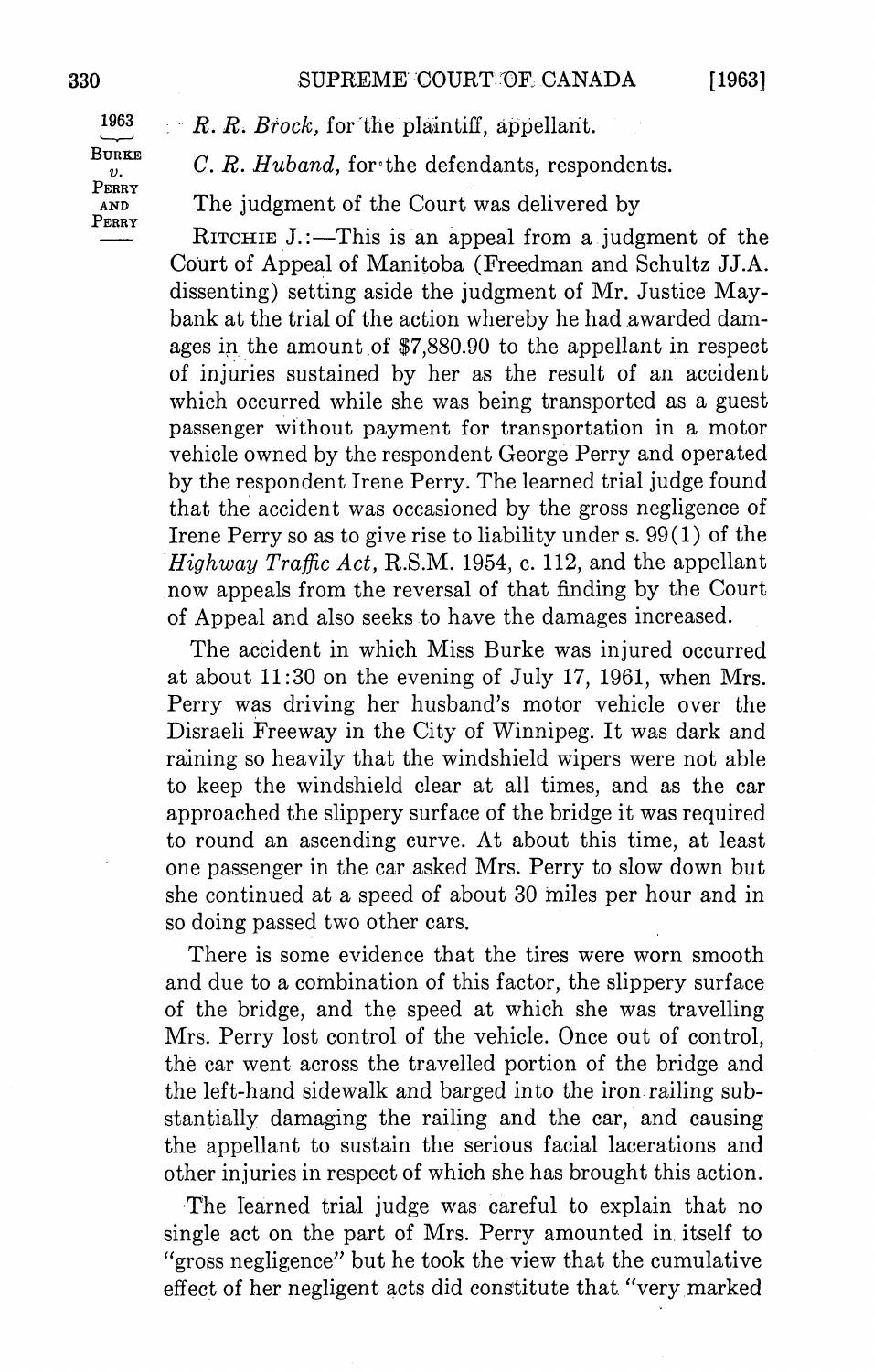departure from the standards by which responsible and competent people in charge of motor cars habitually govern BURKE themselves" which characterizes "gross negligence" within  $v_{\text{ERRY}}$ the meaning attributed to that term by Sir Lyman Duff in  $McCulloch$  v. Murray<sup>1</sup>.

Guy J.A., who delivered the reasons for judgment of the  $\frac{\text{Ritchie J.}}{\sim}$ majority of the Court of Appeal, made an elaborate review of the evidence, and concluded by saying:

While the authorities are clear that it is perfectly proper to consider a number of related acts or omissions which, taken cumulatively, might establish gross negligence, my own view is that each or at least some of the related acts should possess more flagrant quality than they have here if they are to be capable of being accumulated to show a pattern of behaviour amounting to gross negligence

The general principle relating to cumulative acts of negligence amount mg in toto to gross negligence was considered by my brother Freedman when he wrote the majority judgment of this Court in the case of Wruck v. Krzuk (1962) 37 W.W.R. 68. In that particular case, we dealt with a more aggravated speed than in the instant case, and the other aspects were regarded as incidental. Mr. Justice Freedman came to the conclusion that gross negligence had not been proved

In Wruck v. Krzuk, supra, the appeal was against a finding that the conduct in question did not amount to gross negligence and in the course of his judgment, Freedman J.A. said at  $p. 72$ :

Where as here the tribunal consists of a judge sitting without a jury it is entirely a question for him. An appellate court should be slow to substitute its opinion for his as to whether the defendant's conduct amounts to gross negligence

In support of this proposition, the learned judge relied on the case of Semeniuk v. Scoyoc<sup>2</sup>, in which Cartwright J., speaking for the majority of this Court, said:

In my view, where the conduct of a party is clearly negligent and the Judge presiding at a trial without a jury has neither misdirected himself as to the law nor misapprehended the primary facts an appellate court should be slow to substitute its opinion for his as to whether such party's conduct amounts to gross negligence

I am conscious of the fact that Mrs. Perry's behaviour was very near the borderline between simple negligence and gross negligence and I can readily understand the difference of opinion which existed in the Courts below, but the difficult task of assessing the quality of the negligent actions of the driver of a motor vehicle immediately before and at

 $1$ [1942] S.C.R. 141, 2 D.L.R. 179.  $2$ [1955] 4 D.L.R. 780. 64206-6-11

1963  $\mathbf{AND}$ PERRY